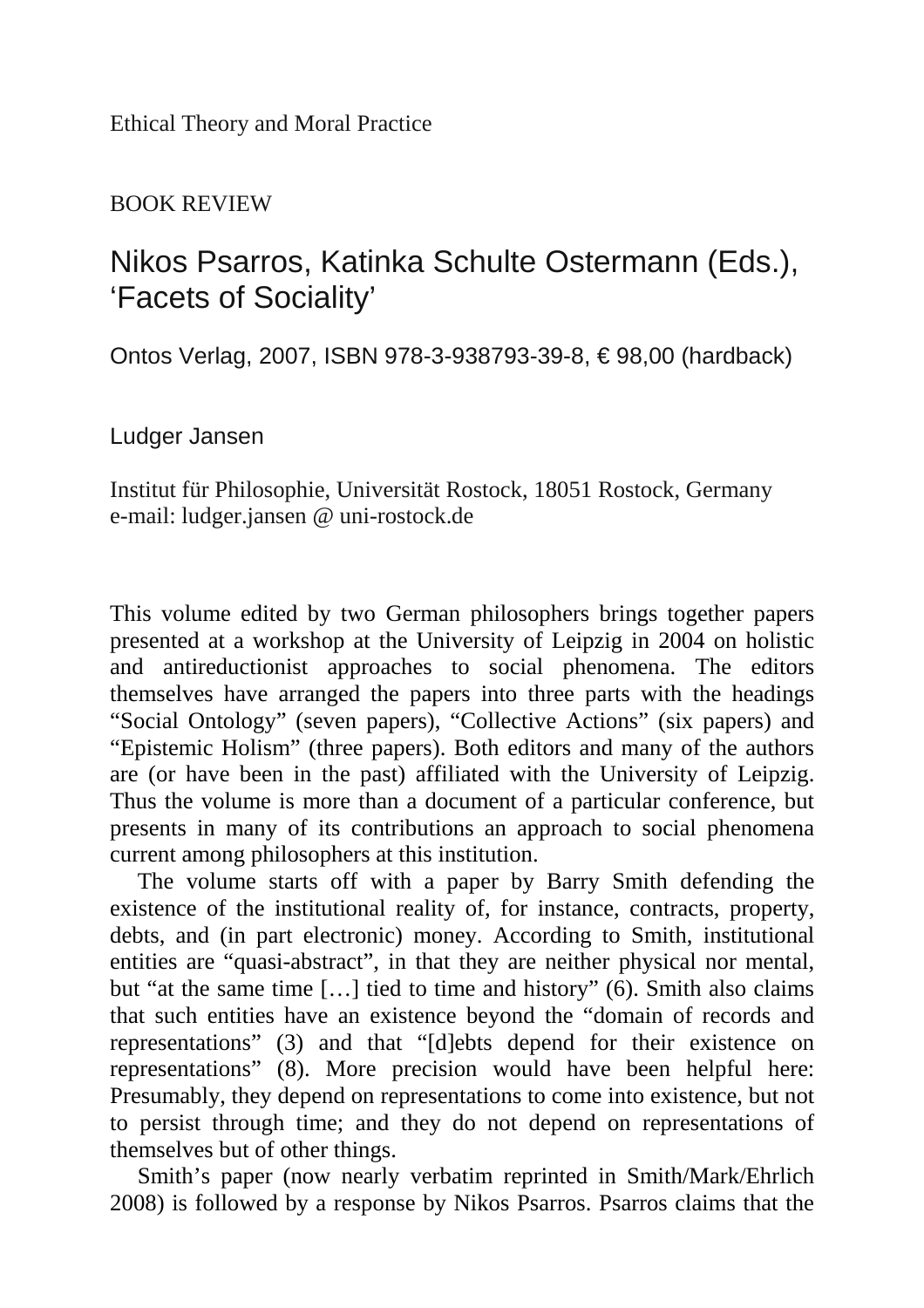"generic forms of social objects exist as long as the corresponding common action type does not fall into oblivion" (29) – something we would obviously not claim about natural types like dinosaurs – and that "we are not necessarily aware of all the social objects, generic or realized, [...] although ontologically speaking they exist independently of our knowledge of them" (30-1). What are we to make of this? Also, Psarros commits a category mistake when he talks about "a higher order common action that has the structure of a state, a family, a tribe or an institution" (27) – the latter being obvious cases of endurers or continuants, existing as a whole at any time of their history, while actions have temporal parts and are thus perdurers or occurrents.

In his paper "From Individual Mind to Forms of Human Practice" (85- 115), Pirmin Stekeler-Weithofer claims that one already takes part in a joint action when controlling the correctness of one's piano-playing (105), and that the content of communicative acts "is no thing in my brain", but "is given in a joint practice": "It exists in a sense between us not in us" (114). From this perspective, the social aspects totally absorbs the individual, and thus Jakob Lingaard in his reply (117-133) rightly complains that within such a framework "it will be difficult to see how my intention to throw a rock can figure as an antecedent in the causal story about the broken window" (125).

Maybe this problem can be solved by Frank Kannetzky's more detailed suggestion, who argues for a point quite similar to the conclusion of his academic teacher Stekeler-Weithofer (209-242). He suggests distinguishing between two levels of collectivity: the a-level of particular actions or particular co-operations, and the b-level of action types and intentions to perform actions of certain types. Kannetzky uses a generalization of Wittgenstein's private language argument (which he calls "the private action argument") to show that b-level items always presuppose a certain kind of community. Oxymoronically and with an allusion to Heidegger's *Man* (233), Kannetzky terms this kind of community an "impersonal we-group", meaning "a we-group which transcends personal groups and which is not determined with respect to (the number of) its concrete members" (232). While Kannetzky regards social phenomena to be reducible to individual phenomena on the a-level, he takes the social to be basic on the b-level. As he takes this level to be the more basic one, he concludes that "in the end 'I' is to be explained in terms of 'We'" (239).

Kannetzky's claims are, in turn, discussed in Boris Henning's "Social Facts Explained and Presupposed" (243-263), who rightly remarks that an "Heideggerian *Man* […] is impersonal to a degree that it does not have